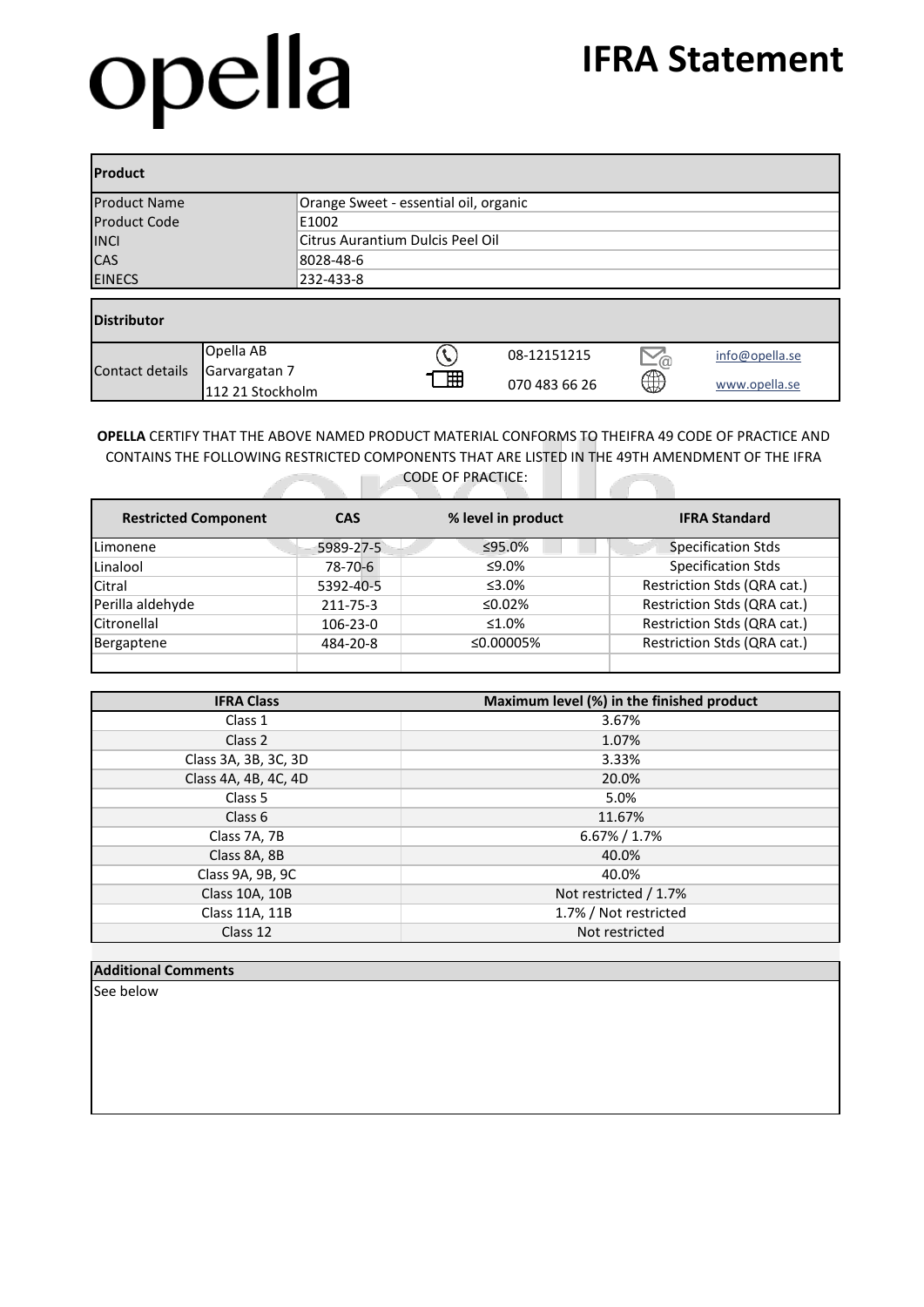## opella

### **IFRA Statement**

| <b>Finished product types</b>                                                                                                                                                                                                                                                                                                                                                                                                                                                                                                                                                                                | <b>IFRA Class</b>  |
|--------------------------------------------------------------------------------------------------------------------------------------------------------------------------------------------------------------------------------------------------------------------------------------------------------------------------------------------------------------------------------------------------------------------------------------------------------------------------------------------------------------------------------------------------------------------------------------------------------------|--------------------|
| Toys; Lip Products of all types (solid and liquid lipsticks, balms, clear or coloured etc).                                                                                                                                                                                                                                                                                                                                                                                                                                                                                                                  | Class 1            |
| Deodorant and Antiperspirant products of all types (spray, stick, roll-on, under-arm and body etc).                                                                                                                                                                                                                                                                                                                                                                                                                                                                                                          | Class 2            |
| Hydroalcoholic products applied to recently shaved skin (EdT range).                                                                                                                                                                                                                                                                                                                                                                                                                                                                                                                                         | Class 3A           |
| Hydroalcoholic products applied to recently shaved skin (fine fragrance range).                                                                                                                                                                                                                                                                                                                                                                                                                                                                                                                              | Class 3B           |
| Eye Products of all types (eye shadow, mascara, eyeliner, eye make-up, etc) including eye cream Men's Facial Creams<br>and Balms.                                                                                                                                                                                                                                                                                                                                                                                                                                                                            | Class 3C           |
| Tampons                                                                                                                                                                                                                                                                                                                                                                                                                                                                                                                                                                                                      | Class 3D           |
| Hydroalcoholic Products applied to unshaved skin (EdT range) Ingredients of Perfume KitsScent Strips for Hydroalcoholic<br>Products, "scratch and sniff", other paper products not mentioned elsewhere for which skin exposure is only incidental<br>(e.g. spectacle cleaning tissues).                                                                                                                                                                                                                                                                                                                      | Class 4A           |
| Hydroalcoholic Products applied to unshaved skin (Fine Fragrance range).                                                                                                                                                                                                                                                                                                                                                                                                                                                                                                                                     | Class 4B           |
| Hair Styling Aids and Hair Sprays of all types (pumps, aerosol sprays, etc); Hair Deodorant Body Creams, Oils, Lotions of<br>all types (including baby creams, lotions, oils) Fragrance Compounds for Cosmetic Kits, Foot Care Products.                                                                                                                                                                                                                                                                                                                                                                     | Class 4C           |
| <b>Fragrancing Cream</b>                                                                                                                                                                                                                                                                                                                                                                                                                                                                                                                                                                                     | Class 4D           |
| Women's Facial Creams/Facial Make-up (excluding eye cream); Facial Masks; Hand Cream<br>Wipes or refreshing tissues for Face, Neck, Hands, Body.                                                                                                                                                                                                                                                                                                                                                                                                                                                             | Class <sub>5</sub> |
| Mouthwash, Toothpaste                                                                                                                                                                                                                                                                                                                                                                                                                                                                                                                                                                                        | Class 6            |
| Intimate Wipes; Baby Wipes                                                                                                                                                                                                                                                                                                                                                                                                                                                                                                                                                                                   | Class 7A           |
| Insect Repellent (intended to be applied to the skin)                                                                                                                                                                                                                                                                                                                                                                                                                                                                                                                                                        | Class 7B           |
| Make-up Removers of all types (not including face cleansers) Hair Styling Aids Non-Spray of all types (mousse, gels, leave-<br>in conditioners etc) Nail Care<br>All Powders & Talcs (including baby powders and talcs).                                                                                                                                                                                                                                                                                                                                                                                     | Class 8A           |
| Hair Dyes                                                                                                                                                                                                                                                                                                                                                                                                                                                                                                                                                                                                    | Class 8B           |
| Liquid Soap, Bar Soap (toilet soap); Depilatory; Conditioner (rinse-off), Shampoos of all types (including baby shampoos)<br>Face Cleansers of all types (washes, gels, scrubs, etc)<br>Shaving Creams of all types (stick, gels, foams, etc) Body Washes of all types (including baby washes)<br>Shower Gels of all types; Bath Gels, Foams, Mousses, Salts, Oils and other products added to bathwater.                                                                                                                                                                                                    | Class 9A           |
| Feminine hygiene pads / liners                                                                                                                                                                                                                                                                                                                                                                                                                                                                                                                                                                               | Class 9B           |
| 'Other' Aerosols (including air fresheners sprays but not including deodorant/antiperspirants, hair styling aids spray)                                                                                                                                                                                                                                                                                                                                                                                                                                                                                      | Class 9C           |
| Hand wash/Machine wash Laundry Detergents of all types (liquid, powder, tablet, etc) including Laundry Bleaches Other<br>Household Cleaning Products (fabric cleaners, soft surface cleaners, carpet cleaners etc)<br>Dry Cleaning Kits Fabric Softeners of all types including fabric softener sheets<br>Hand Dishwashing Detergent. Hard Surface Cleaners of all types (bathroom and kitchen cleansers, furniture polish etc)<br>Shampoos for pets                                                                                                                                                         | Class 10A          |
| Diapers. Toilet seat wipes                                                                                                                                                                                                                                                                                                                                                                                                                                                                                                                                                                                   | Class 10B          |
| All non-skin contact, including: Air Fresheners and fragrancing of all types (excluding aerosol products): plug-ins, solid<br>substrate, membrane delivery; Toilet blocks; Joss Sticks, Incense; Insecticides (mosquito coil, paper, electrical,<br>etcexcluding aerosols); Plastic articles (excluding toys); Candles; Fuels; Paints; Floor wax; Liquid refills for air fresheners<br>(cartridge system).                                                                                                                                                                                                   | Class 11A          |
| All incidental skin contact, including:<br>Machine Dish wash Detergents and Deodorizers. Machine only Laundry Detergents (e.g. liquitabs) Deodorizers/Maskers<br>(e.g. fabric drying machine deodorizers, carpet powder) Pot pourri, fragrancing sachets, liquid refills for air fresheners<br>(non-cartridge systems), etc Shoe polishes; Cat Litter; Animal Sprays (excluding aerosols); Treated Textiles (e.g. starch<br>sprays, fabric treated with fragrances after wash, deodorizers for textiles or fabrics, tights with moisturizers); Odored<br>Distilled Water (that can be added to steam irons). | Class 11B          |